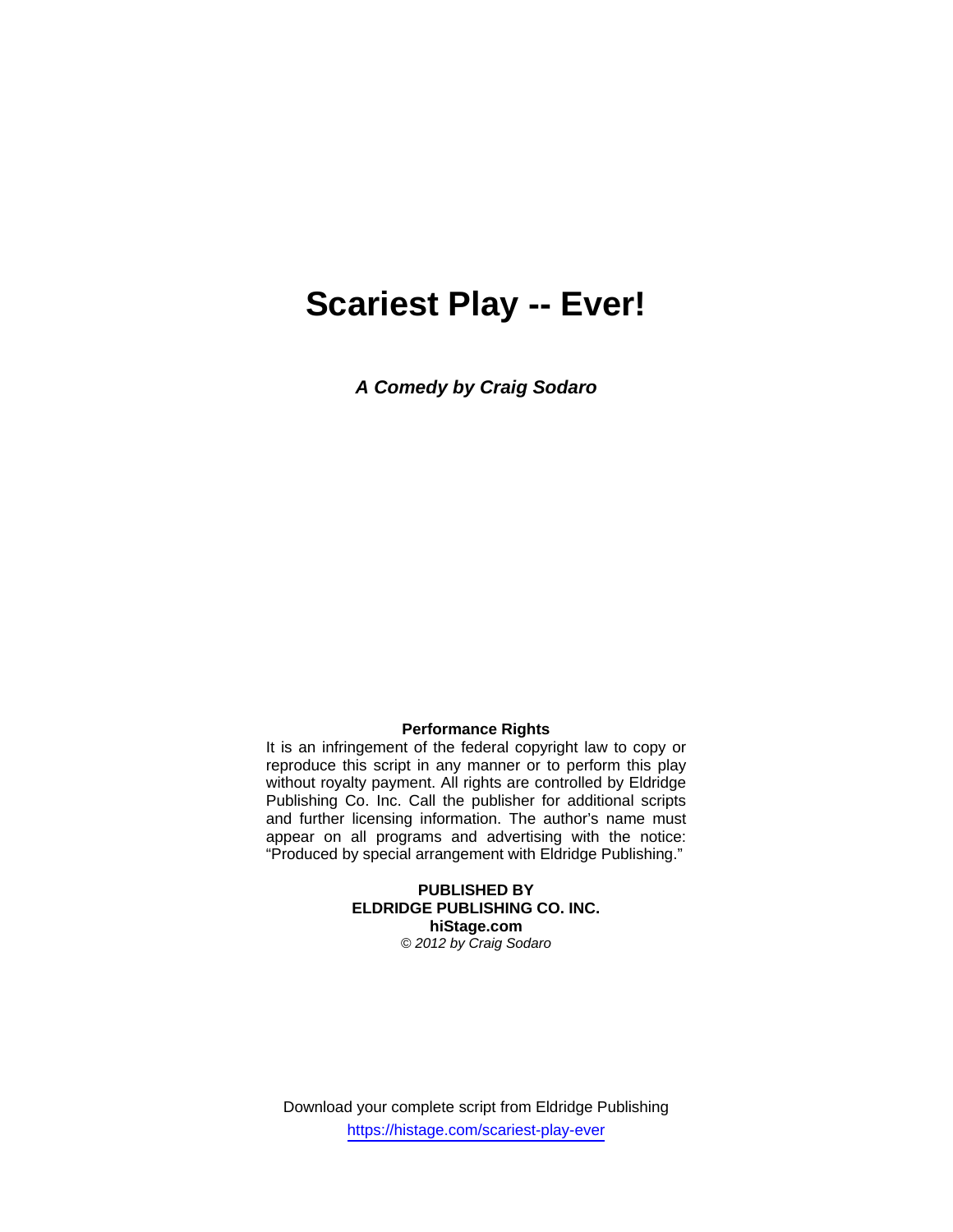#### **SYNOPSIS**

 Movie producer C.C. Bellows is looking for a new horror film and five directors are waiting to pitch their ideas. Of course, C.C. knows that audiences only really like what they've seen before, so each of the directors has tweaked a famous horror film for C.C.

 "The Calamityville Horror" tells the story of a family who move into a house that's haunted—by circus animals. It seems the house has been built over a circus animal cemetery. A psychic is called in to help the animals on to their next world, but the cure, as the family finds out, is worse than the disease.

In "Saturday the  $14<sup>th</sup>$ ," a group of college kids drive up to spooky Crystal Lake Lodge in hopes of seeing the famous ghost, Jacob Voorbees, a hockey player who fell through thin ice. The two guys in the group want to be sure the girls see Jacob, so they bring along hockey uniforms. The trouble is, the real Jacob shows up.

 In "The Extortionist," a mother faces the torment of her daughter possessed by the spirit of Medusa, the lady with the snakes instead of hair. A professor is called in to make Medusa vanish, but surprise! The wicked spirit is the professor's partner in a scam operation. When the mother's credit card is maxed out, Medusa gets really mad!

 In "Paranormal Sensitivity," a young husband had bought what he thinks is a haunted house. He insists on filming every moment of his wife's bridal shower for her sister. He even makes sure to tell all the guests about the ghosts supposedly haunting the house. It's only when he manages to scare off the whole party that he really gets something exciting to film.

 In the final pitch, "Nightmare on Oak Street," a sleepover turns into a terrifying exercise in trying to stay awake so the spirit of a crazed choirmaster doesn't capture the kids. What does he want the kids for? His choir, of course!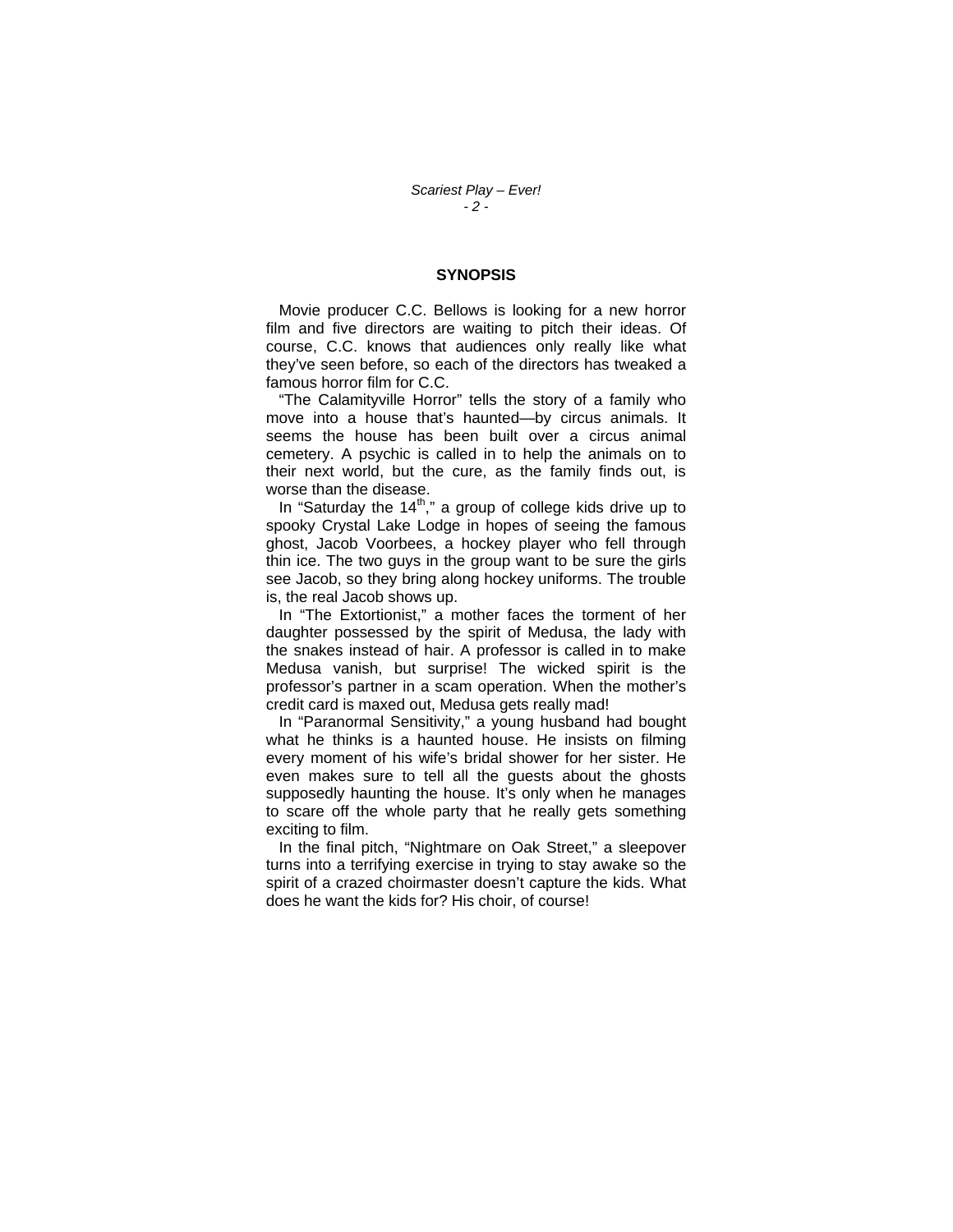#### *Scariest Play – Ever! - 3 -*

#### **CAST OF CHARACTERS**

*Minimum cast required: 9 female, 5 male. Maximum cast: 31 female, 14 male.* 

**C.C. BELLOWS:** a movie producer. **DEE DEE DUBARRY:** his secretary.

**"Calamityville Horror"** *(3 male, 7 female)* Portia Phibes: director. Bernie: a father. Bernice: his wife. Bonnie: their oldest daughter. Becky: their youngest. Benny: their young son. Ms. Bentley: a real estate agent. Madame Marconi: a psychic. Zombie Man Zombie Woman

**"Saturday the 14th"** *(4 male, 5 female)* Chucky McDuffy: director. Mrs. Ominuss: owner of Crystal Lake Lodge. Payton: a college student. Camilla: her friend. Maya: another. Layla: another. Blake: a guy friend. Ethan: another guy friend. Jacob: a ghostly hockey player.

**"The Extortionist"** *(1 male, 5 female, 1 voice only)* Renee Reifenweiller: director. Grace Goodfellow: a mother. Angelina: her daughter. Nevaeh: another daughter. Sissy: friend of Nevaeh. Professor Akenrotten. Voice of Medusa.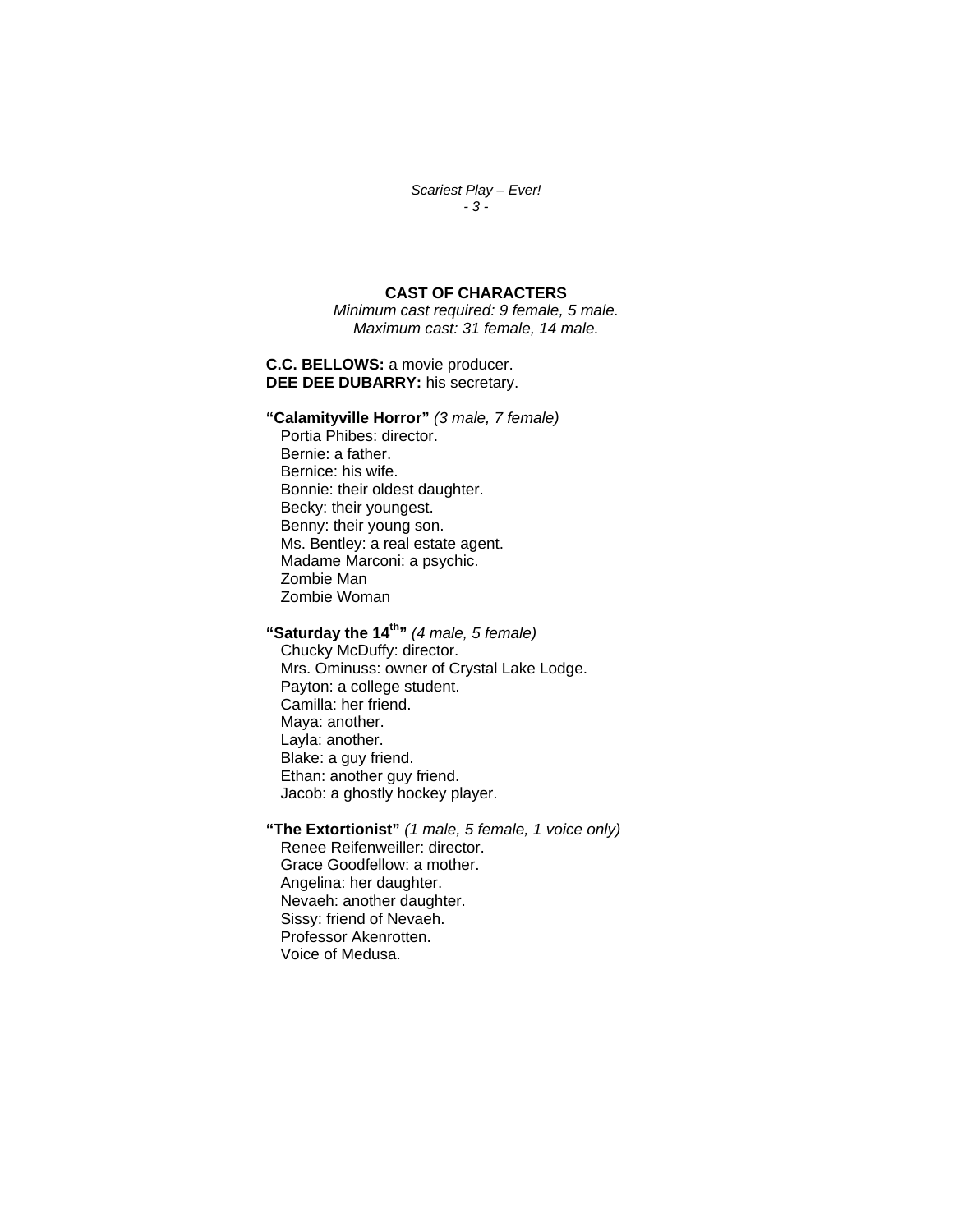*Scariest Play – Ever! - 4 -* 

# **Intermission**

**"Paranormal Sensitivity"** *(2 male, 8 female)* Samantha Snow: director. Monty Meecham: a young man. Marcia: his wife. Sabrina: her friend. Jennifer: another. Allison: another. Zoe: another. Belinda: Marcia's sister. Jared: a friend of Monty. Effie: an old washerwoman.

## **"Nightmare on Oak Street"** *(3 male, 5 female)*

Sarina Frost: director. Alexa: a high schooler. Kylie: her friend. Brooke: another. Ian: Alexa's younger brother. Logan: his friend. Ms. Whitman: Alexa and Ian's mother. Friederik Krugler: a ghostly choirmaster.

# **SETTING**

A tall counter is up center. The counter should be long enough for three actors to hide behind and strong enough to hold various props during the play. Several boxes here and there can be used as chairs and so on. Since all the stories are based on horror films, the design should look as spooky as possible—grays and blacks with splashes of red here and there.

*See end of script for notes on props, costumes, and SFX.*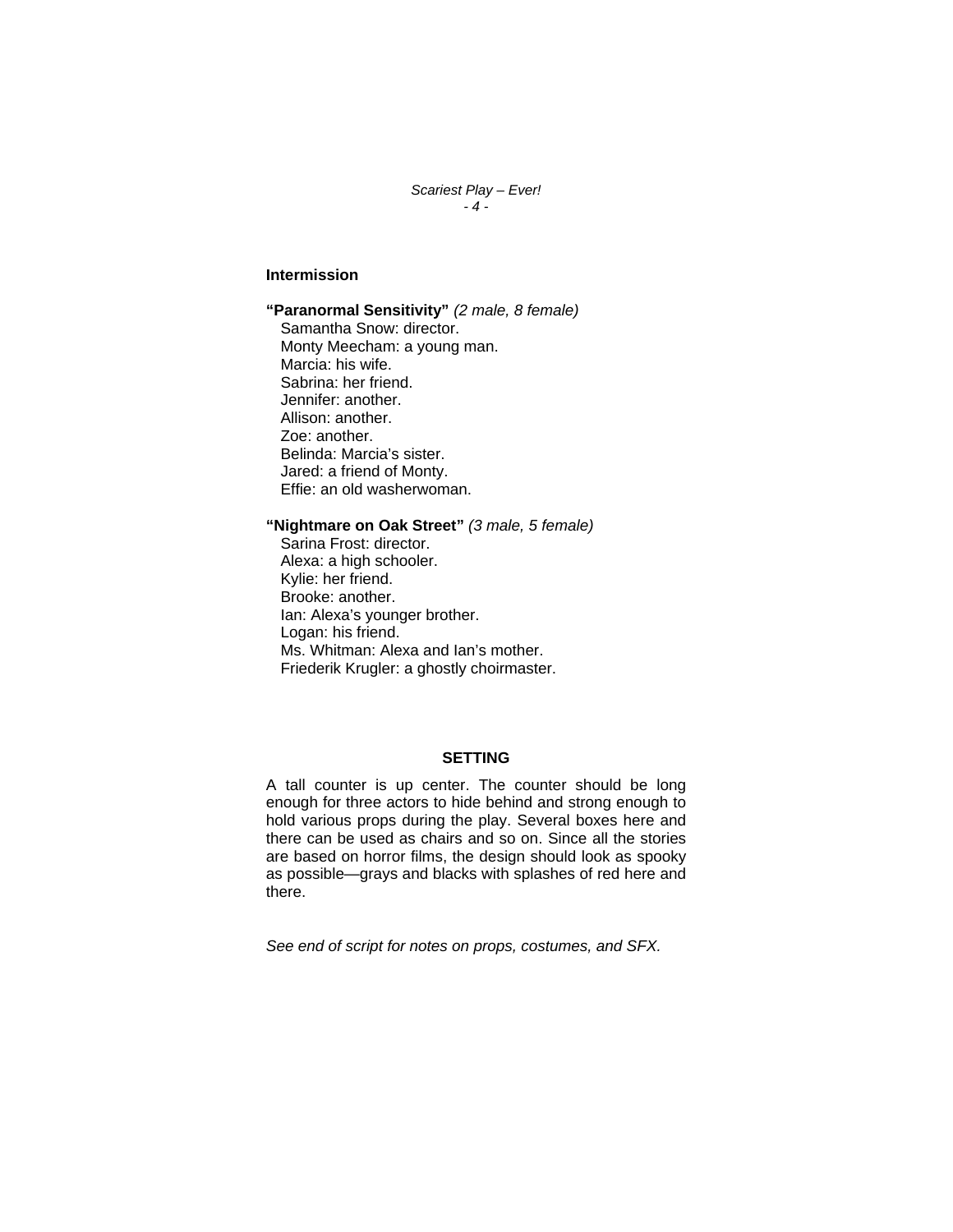## **ACT I Scene 1 – "Calamityville Horror"**

*(AT RISE: C.C.'s office, played before the curtain. C.C. storms on left followed by DEE DEE who has her notepad in hand and pencil in her ear.)* 

**C.C.:** It's like I've been saying, Ms. Dubarry, right? Right? **DEE DEE:** Yes, Chief. You're right.

**C.C.:** Of course I'm right! I wouldn't be where I am today if I wasn't right, right?

**DEE DEE:** And where's that, Chief?

**C.C.:** Head of Cineplex Studios, Amalgamated, that's where. The movie-going public wants exactly what I give it, right?

**DEE DEE:** Right as rain, Chief.

**C.C.:** So we're gonna give 'em more of what they want.

**DEE DEE:** But…Chief, what does the public want?

**C.C.:** More of the same!

**DEE DEE:** The same what?

**C.C.:** Whatever they've seen before, right?

**DEE DEE:** But, Chief, won't they get bored seeing the same thing over again?

**C.C.:** You get bored eating hamburgers, Ms. Dubarry?

**DEE DEE:** Gosh, no, Chief.

**C.C.:** Movies are like hamburgers. The meat's all the same. The only thing that changes is the toppings. Sometimes you like mustard, catsup, and relish. Sometimes you want pepper jack cheese on top. Sometimes you want guacamole. Sometimes—

**DEE DEE:** Put the menu away, Chief. You're making me hungry and it's two hours 'til lunch.

**C.C.:** You get the picture, right?

**DEE DEE:** Right!

**C.C.:** That's why I'm planning on shooting a new horror picture! People love horror! Nobody can resist a train wreck. So I want something ghastly! Something terrifying! Something abominable.

**DEE DEE:** How do you spell abominable?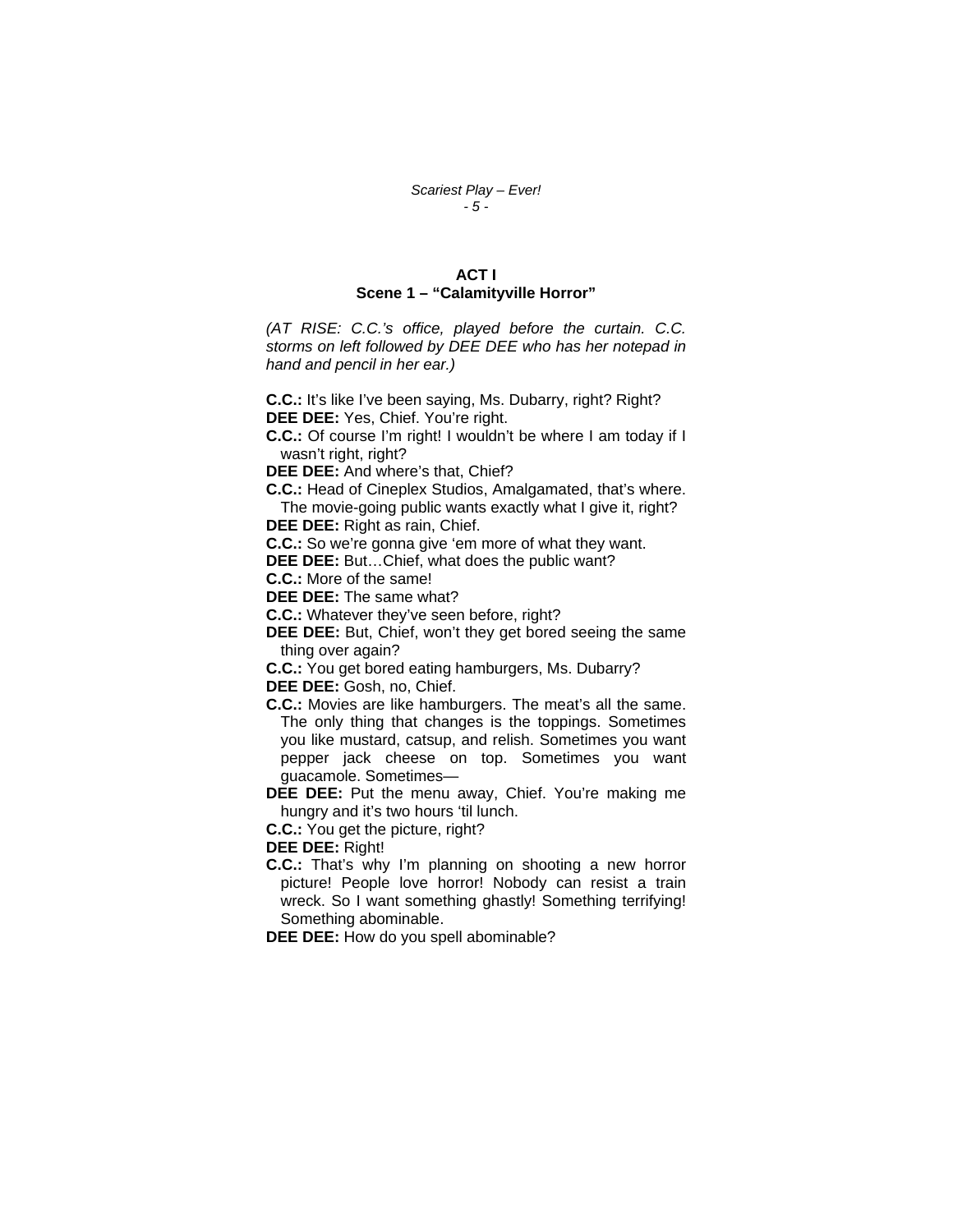*Scariest Play – Ever! - 6 -* 

**C.C.:** Who cares? As long as the picture puts fannies in the seats, you can spell it any way you like. Who's throwing the first pitch today?

**DEE DEE:** That would be Portia Phibes.

- **C.C.:** Not a moment to waste! The cameras are loaded. We just need the story! Bring Ms. Phibes in, Ms. Dubarry.
- **DEE DEE:** Right, Chief. *(DEE DEE exits left, returns a moment later with PORTIA, who is dressed in black and wears a black veil.)* Portia Phibes, C.C. Bellows.

*(PORTIA sticks her hand out for him to kiss. He fist bumps her hand.)* 

**C.C.:** How's things, Portia?

**PORTIA:** Call me Ms. Phibes.

**C.C.:** Right! Right! Beat it, Ms. Dubarry.

**DEE DEE:** Gladly, Chief. *(DEE DEE exits left.)*

**C.C.:** All right, Ms. Phibes. Whatdaya call your picture?

**PORTIA:** *The Calamityville Horror*.

**C.C.:** Sounds just familiar enough. Throw your pitch and make it count.

**PORTIA:** Long Island, New York…present day…a house on a nameless street…shrouded by the skeletons of leafless trees.

**C.C.:** So far so good!

**PORTIA:** Late afternoon, a rainy fall day.

**C.C.:** Love it! Keep going!

**PORTIA:** The new owners tromp up the front steps, unaware of the terror that lies just beyond the front door!

*(C.C. and PORTIA back left as the curtain opens. Several boxes sit here and there on stage. BERNIE, BERNICE, BONNIE, BECKY, and BENNY enter right, each carrying a suitcase or box. In Benny's box is a remote control car. They all look around the room as if seeing it for the first time.)* 

**BERNIE:** *(Cheerfully.)* Well, family, welcome to Calamityville! Your new home!